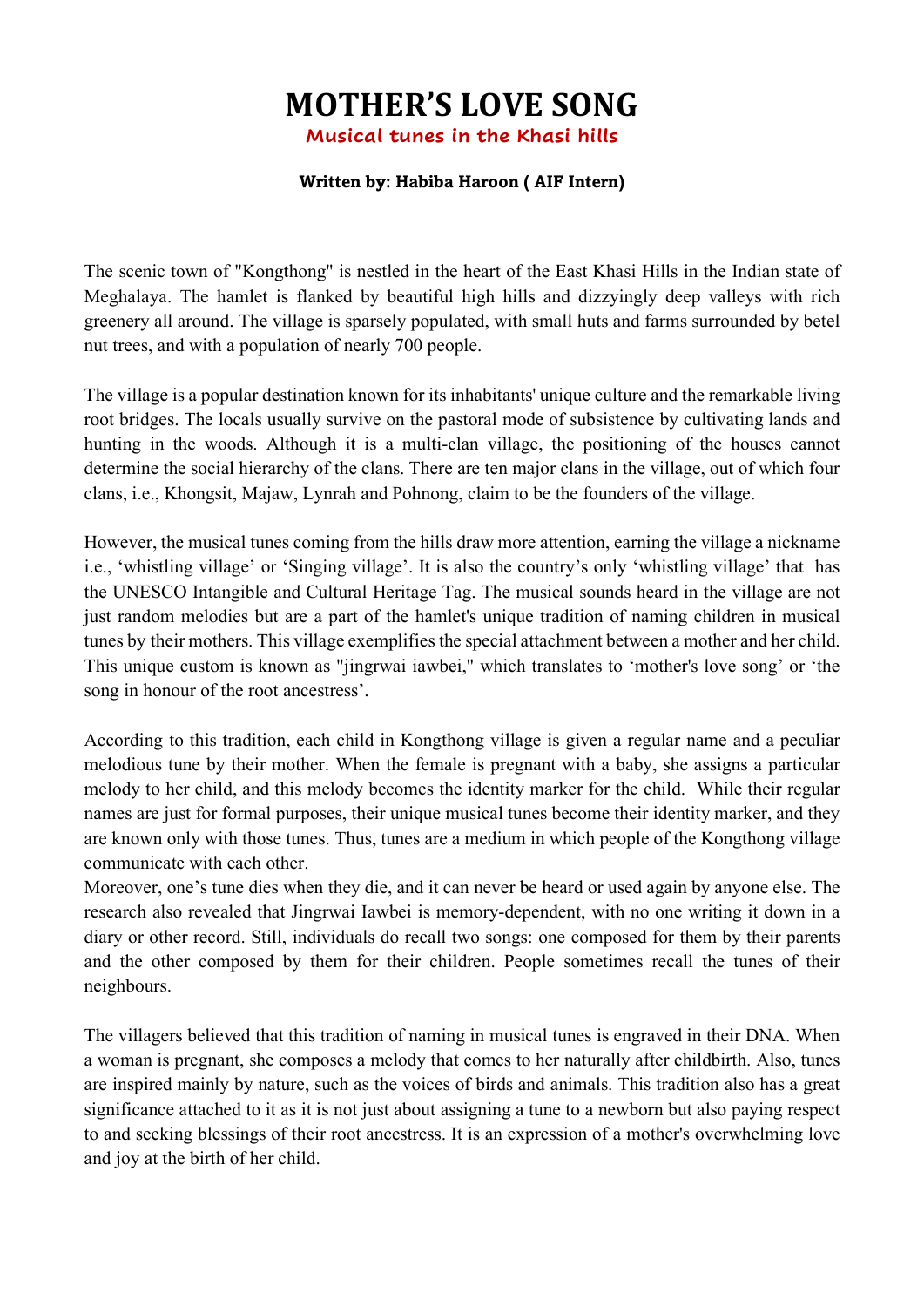Jingrwai Iawbei is usually used as lullabies for the children, where the familiar tune and voice help the child to bond with the mother and other family members. It also lets the child begin with their language exercises and introduces them to music. The tune is a mother's heart song, full of compassion, tenderness almost like a lullaby, and it's roughly 14 to 18 seconds long. The original, long versions are mostly sung in the fields when someone needs to call across the hills and valleys, while the short version is an extract of the long tune and is usually sung in closer proximity like at home or the playground thus used as a nickname. The tunes sound like whistles when heard from a distance, which is why Kongthong is popularly known as the 'Whistling Village'.

The genesis of this tradition can be traced back to the foundation of the village. The custom of using tunes as names is deeply established in their cultural ethos and is passed down orally. It's a sign of their matrilineal relationship. It is believed that the tunes were once used to keep track of one another when hunting in the woods, as well as "to ward off evil spirits." It is believed that evil spirits who live in the woods cannot distinguish tunes from animal noises. Hence, it causes no harm when the tunes are heard in the forest.

This tradition also holds a significant place in the village's musical heritage and the village's marriage rituals. Every year on the summer's full moon night, the villagers light a bonfire and participate in a ceremony where each unmarried young man performs his song. The most beautiful single women usually choose the best singer as her groom.

Furthermore, according to village folklore, melodies as a means of communication was essential in preventing raiders from attacking the inhabitants. An interesting similarity can be seen in Kuskoy, a remote mountain village high above Turkey's Black Sea coast, where locals communicate through a series of ear-splitting, warbling whistles that sound quite similar to birdsong. However, despite the efforts of scholars from Europe and United States to study and understand the unique system of communication, this oral tradition remained poorly known in its own country.

Jingrwai Iawbei is a distinctive tradition as it is part of the Khasis' everyday lives and does not require a specific occasion to be hummed. The tunes are unique to each individual and not classified by clan or gender. It is a Kongthong-only ritual that is significant to Khasi society because its revers and brings attention to Iawbei (root ancestress). Iawbei provides an identity to each clan as it forms a connecting link with the origin of each clan in the Khasi matrilineal system, where the origin and foundation of each clan is elaborated.

Thus, Jingrwai Iawbei is significant to the Khasi tribes and their culture. Each clan in Khasi society has its unique tale about its Iawbei, which aids in the preservation of clan exogamy among the clans. The legends demonstrate that women have always enjoyed a respectable place in Khasi society, and surprisingly they appear to have a more significant part in the stories than the male characters. Ka Iawbei comprises not just the clan's overall life but also the lives of each clan member. Thus, in the larger Khasi social life, Iawbei emerges as the lifeline thereby, the tradition of Jingrwai Iawbei also becomes a source of understanding the matrilineal set-up as followed by Khasis in general.

The practice is losing its value in contemporary times because of villagers' exposure to modern lifestyle and migration to Shillong for higher education and job security. Indian filmmaker Oinam Doren made a 52-minute documentary titled "My Name is Eeooow" on Kongthong and its unique tradition. The